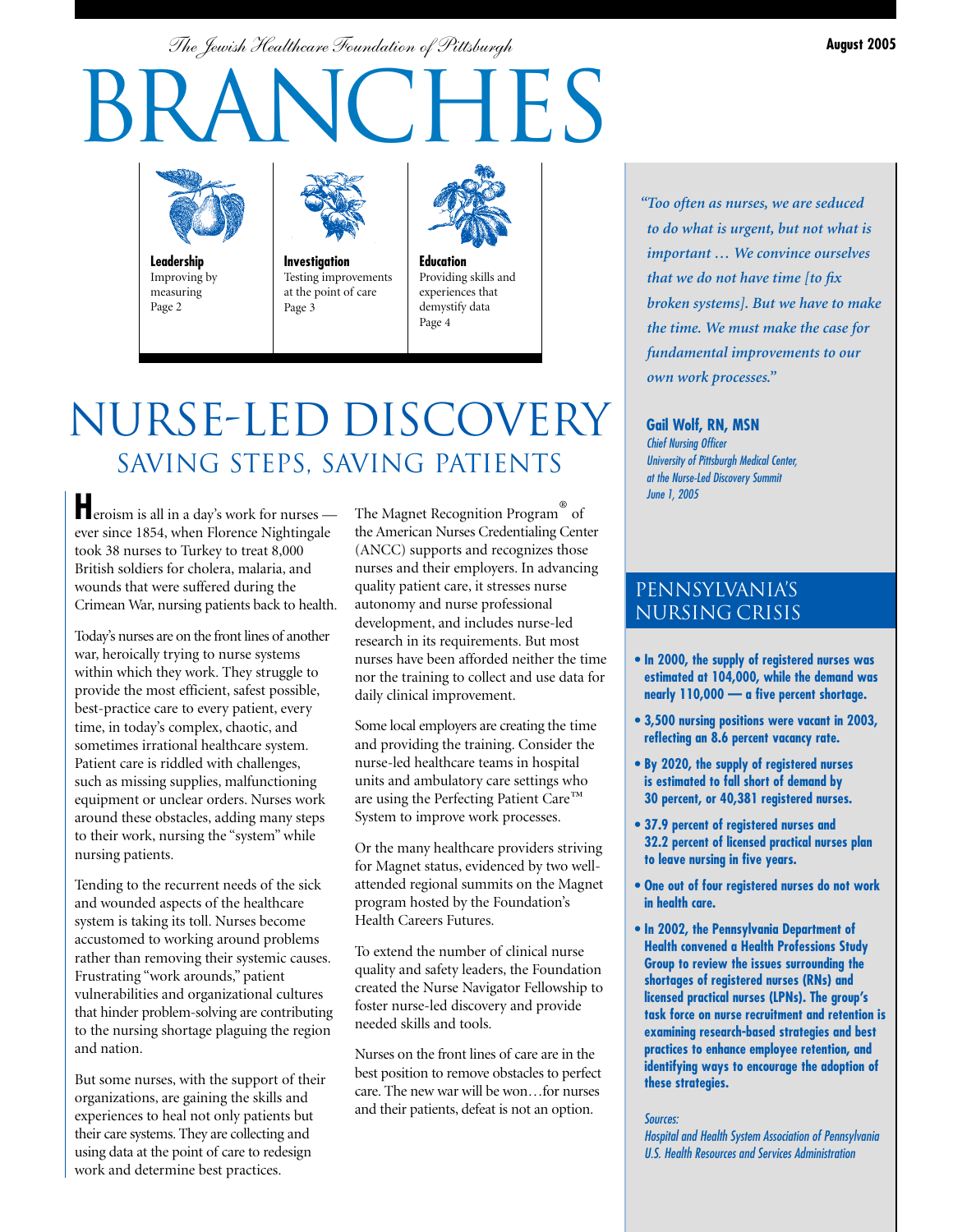## **PERFECTING** Patient Care**™**

organic, dynamic quality improvement by front-line healthcare workers

- **The work of health care is designed, organized and managed according to patient need.**
- **Errors and poor outcomes are viewed as opportunities for learning and improvement, not blame and punishment.**
- **Faulty systems are understood to be the source of errors and poor outcomes, not faulty people.**
- **Care processes are systematically tracked to determine whether the best possible patient outcomes are achieved.**
- **Clinical professionals form learning teams, working collaboratively to use their skills and knowledge for experimentation and improvement in care processes.**
- **Direct observation, data collection, and realtime problem solving are conducted at the point of care; results are applied immediately to improve care.**

## Fourteen Forces OF MAGNETISM

improving healthcare quality by Improving the nursing **ENVIRONMENT** 

- **Quality of nursing leadership 1.**
- **Organizational structure 2.**
- **Management style 3.**
- **Personnel policies and programs 4.**
- **Professional models of care 5.**
- **Quality of care 6.**
- **Quality improvement 7.**
- **Consultation and resources 8.**
- **Autonomy 9.**
- **Community and the hospital 10.**
- **Nurses as teachers 11.**
- **12.** Image of nursing
- **Interdisciplinary relationships 13.**
- **Professional development 14.**



**S**ince 1999, partners in the Pittsburgh Regional Healthcare Initiative, a community coalition established by the Jewish Healthcare Foundation, have been perfecting patient care at the point of care. Trained in the Perfecting Patient Care™ System, or PPC, front-line healthcare workers — many of them nurses — are using their knowledge and experiences to redesign work and improve patient outcomes.

The underlying principle of the American Nurses Credentialing Center's Magnet Recognition Program®, that quality care will result from an environment in which nurses are empowered to lead and shape the care they deliver, complements that of PPC — that front-line healthcare workers, given the training, tools, and skills, can transform their own work practices and work environment to improve patient outcomes and care quality.

Pursuing Magnet principles — even if Magnet Status is not yet achieved — can move an organization closer to perfect patient care. So in March 2003, Health Careers Futures, a supporting organization of the Jewish Healthcare Foundation, hosted "Making Every Hospital a Workforce Magnet: Toward Attraction, Retention and Perfect Patient Care," a summit about the Magnet Program.

The summit was devoted to exploring the Magnet program, developed by the American Nurses Credentialing Center in 1992. The program grew from an American Academy of Nursing study of



hospitals that were exceptionally successful in recruiting and retaining nursing talent. The study identified three defining characteristics that the hospitals shared: excellence in nursing administration, excellence in nursing practice and excellence in nursing professional development. Nurses in these high-achieving, high-quality hospitals, dubbed Magnet Facilities, were recognized, supported and involved in decision-making about patient care and hospital governance.

The Magnet Program has grown and has become a coveted honor for its positive effects on nursing and patient care. Nationally, 230 facilities have applied for Magnet Status — with eight in eastern Pennsylvania — and currently over 100 healthcare organizations have received the Status — with five in eastern Pennsylvania. Magnet hospitals demonstrate 14 "forces of magnetism," outlined at left.

But at the time of the summit, no Southwestern Pennsylvania hospitals had achieved Magnet Status, and few were pursuing it. Representatives from more than 65 healthcare organizations, including 21 hospitals, attended the summit and learned about the Magnet Program and how to promote it within the region.

In 2004, Health Careers Futures assessed the region's "magnetism" since the summit — specifically examining the effect of the summit on motivating hospitals to apply for Magnet Status. Fourteen hospitals in the region are now pursuing Magnet Status, citing a desire for improvement in patient care, support from the Magnet network, and better staff attraction and retention. Many more hospitals are pursuing Magnet principles, perfecting patient care by improving the nursing environment.

*2*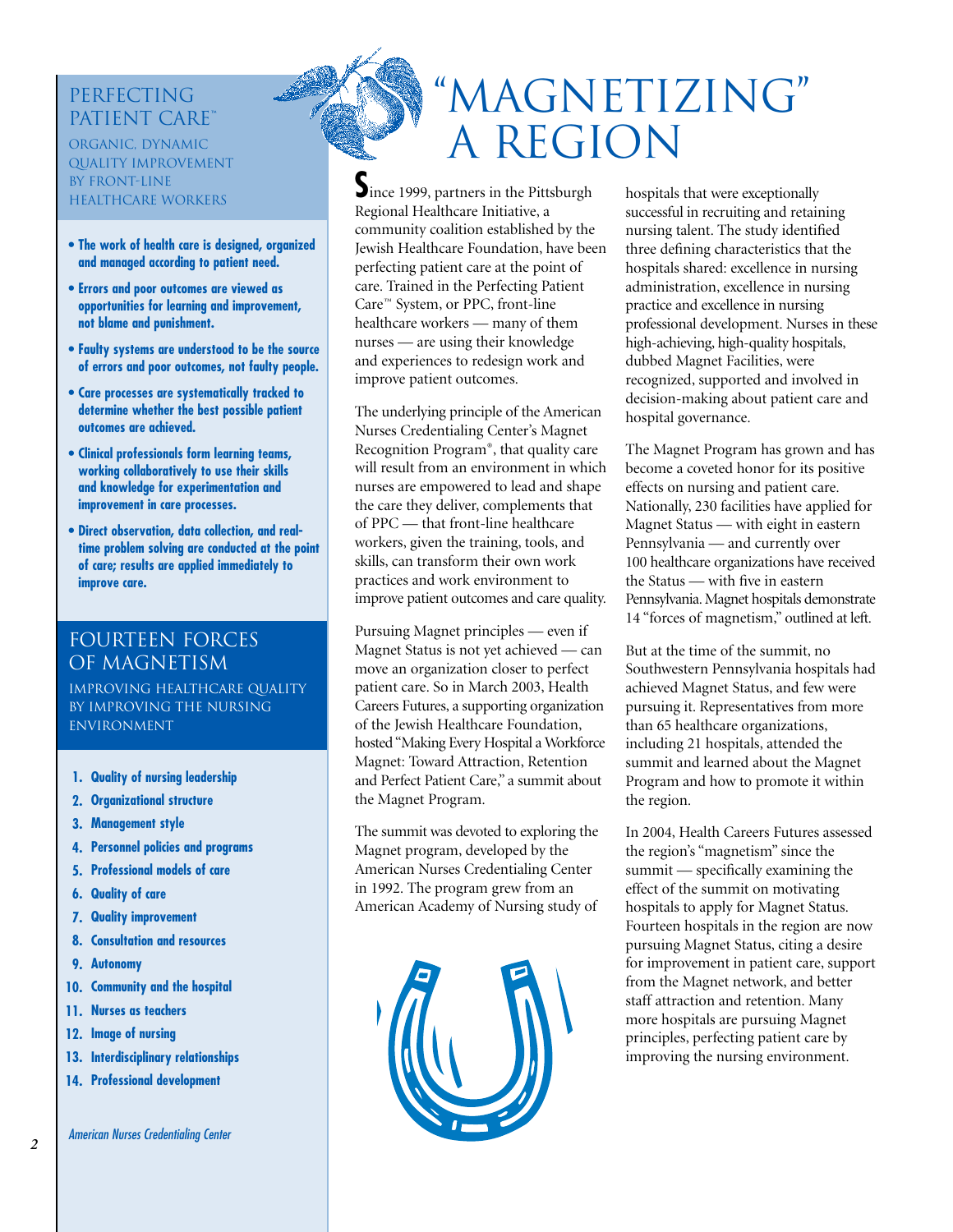

**L**ike the Perfecting Patient Care™ System, data collection and application by workers at the point of care are central to the Magnet program. Healthcare facilities pursuing Magnet status must demonstrate that practicing nurses are involved in interdisciplinary team approaches to research, are engaged in making data-driven, evidence-based improvements in patient care, and have access to adequate, appropriate and current literature.

Making progress toward these criteria (featured below) requires substantial institutional commitment and nursing leadership. The requirements were in fact cited by the region's hospitals as the most significant obstacle to pursuing Magnet status or principles. Infrastructure and resources to assist staff nurses in developing nursing research protocols are not always present.

At the same time, the research criteria for Magnet Status are adaptable. Rigorous, large-scale research projects could be balanced by in-house research directed on hospital units by teams that provide care. Magnet hospitals, including community hospitals, have achieved the Status by leading such internal research.

To learn about such strategies and more, the region called on Health Careers Futures to host a follow-up Magnet summit. With the Jewish Healthcare Foundation and the Oncology Nursing Society, it convened the "Nurse-Led Discovery: Advancing Patient Care in Daily Practice" summit on June 1, 2005.

The second Magnet summit highlighted strategies to fulfill the Magnet research requirements, such as partnering with local academic institutions and completing research in-house. It also showcased nurse-led efforts to perfect patient care at the point of care by asking questions, collecting information, testing improvements, and sharing what they learn.

#### **Using Magnet Data**

The American Nurses Credentialing Center, with support from the Robert Wood Johnson Foundation, developed a database to facilitate the analysis of data collected through the Magnet Recognition Program®. The database includes key characteristics of hospitals and facilities granted Magnet Recognition®, as well as data on hospitals that had applied for Magnet status but were rejected. The center is exploring the possibility of linking the Magnet

database with other public databases so that Magnet hospitals and other facilities can be compared.



|                                                                                                                          | <b>Interpretive Evidence</b>                                                                                                                                                                                                                  |
|--------------------------------------------------------------------------------------------------------------------------|-----------------------------------------------------------------------------------------------------------------------------------------------------------------------------------------------------------------------------------------------|
| <b>Magnet Measurement Criterion 13.1</b>                                                                                 |                                                                                                                                                                                                                                               |
| Fosters the identification of areas suitable for<br>nursing research.                                                    | Demonstrate that quality assessment and<br>improvement efforts are data-based and lend<br>themselves to the identification of suitable<br>research areas. Nurses involved in direct patient<br>care help identify suitable research problems. |
| <b>Core Measurement Criterion 13.2</b>                                                                                   |                                                                                                                                                                                                                                               |
| Supports procedures for review of proposed<br>research studies, including protection of the<br>rights of human subjects. | Adequate review of proposed and ongoing<br>research studies; nursing staff training in the<br>protection of human rights.                                                                                                                     |
| <b>Magnet Measurement Criterion 13.3</b>                                                                                 |                                                                                                                                                                                                                                               |
| <b>Facilitates the conduct and utilization of</b><br>research and other scholarly activities.                            | Nurse researchers are encouraged and enabled<br>to conduct studies; policies and procedures for<br>clinical care based on current literature, which<br>is easily accessible via library and/or online.                                        |
| <b>Magnet Measurement Criterion 13.4</b>                                                                                 |                                                                                                                                                                                                                                               |
| Advocates for resources to support research.                                                                             | <b>Research consultation and assistance are</b><br>available; adequate, appropriate and current<br>literature is available to practicing nurses.                                                                                              |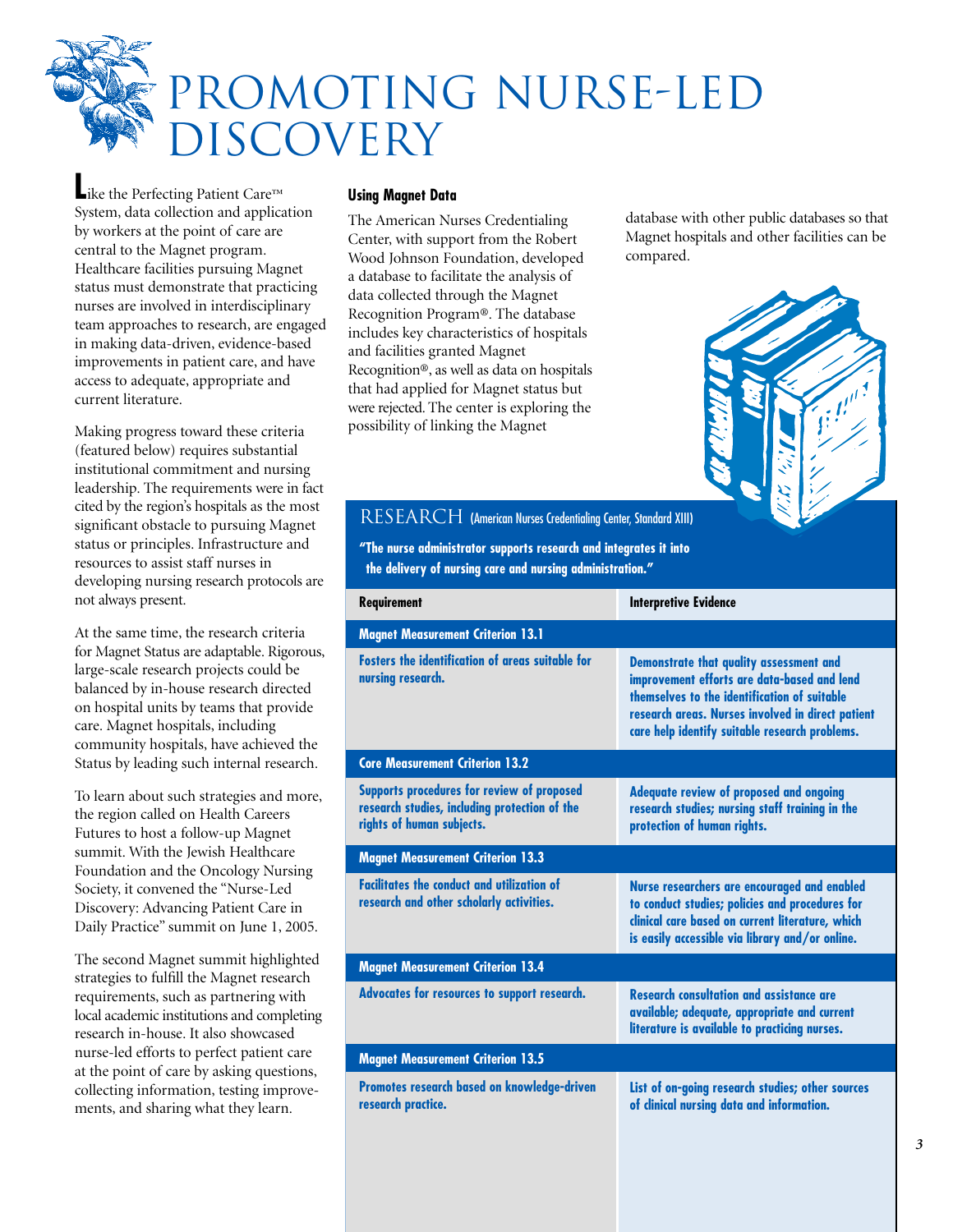

WHAT IS PERITONEAL Dialysis (PD)?

**A treatment for patients whose kidneys are not functioning properly, PD offers an alternative to dialysis, which removes wastes and excess fluid from the blood when kidneys are not able to do so. In PD, a catheter is used to fill the abdomen with a dialysis solution. The lining of the abdominal cavity, the peritoneum, allows waste products and extra fluid to pass from blood into the solution. These wastes and fluid leave your body when the dialysis solution is drained. Continuous ambulatory PD allows patients to use the process without a machine.**

## The Benefits of PEER SUPPORT

- **Stimulates good ideas**
- **Provides checks and balances**
- **Motivates effort**
- **Generates better outcomes than when working alone**

**D**ata collection and front-line research can be mystifying, seeming to be in the exclusive realm of Ph.D.s. But in Magnet hospitals, nurses at all levels are leading such investigations at the point of care, collecting and using data to discover best practices and improve work processes advancing both patient care and the nursing profession.

"Nurse-led research as seen in Magnet facilities raises awareness about the value of research, improves interdisciplinary relationships, and most important, builds the image of nurses as not only caregivers but also scholars and scientists," said Mary Ann Donahue, the nursing research director at Hackensack University Medical Center, a Magnet hospital, at the June 2005 Magnet summit on nurseled discovery.

By bringing together nearly 250 leading members of the region's nursing community to share and learn from each other, the summit was an important step toward creating a regional learning network for perfecting patient care. Participants learned about Lancaster General Hospital's strategies to meet Magnet research requirements, and how West Virginia University Hospitals' critical care nurses were able to integrate research into their daily practice. Just a few of the summit's other sessions are featured below.



#### Point of Care Lesson

### **MD/RN Partnerships in Applied Research: Perfecting Peritoneal Dialysis**

Beth Piraino, M.D., and Judith Bernadini, RN, both at the University of Pittsburgh, shared how their partnership, one that has spanned two and a half decades, has transformed the delivery of peritoneal dialysis. Known as PD, peritoneal dialysis was in the early 1980s a new treatment for patients with kidney disease or kidney failure. Piraino and Bernadini both shared an eagerness to learn, an interest in research, and an enthusiasm for the new therapy (see description at left). In 1982 they decided to establish a registry, or database about their PD patients and track their outcomes (infections, deaths, kidney transplants). They obtained approval from their institutional review board, or IRB, and determined how to store, manage, and report on their data. They established the current status of patient outcomes, set goals for outcome improvements, and designed research to address the problems that resulted in poor outcomes. Their work, focused on PD-related infection, resulted in the publication of 73 peer-reviewed publications on PD, over 100 presentations on PD, and international speaking engagements.

And it has resulted in new best practices in PD. In the early 1990s, a Piraino/Bernadini research project, later replicated three times, established that a new medication — exit-site mupirocin — could more effectively prevent staph infections at patients' catheter sites than the standard treatment. The treatment became the new standard of care. PD-related infections dropped dramatically from 1982 through 2004 among the University of Pittsburgh PD patients. Ten years later, Piraino and Bernadini hypothesized that a new medicine, gentamicin, would be effective against both staph and pseudomona infections, a bug that was still persistent in PD patients. Their research proved them right, bringing them ever closer to perfecting PD.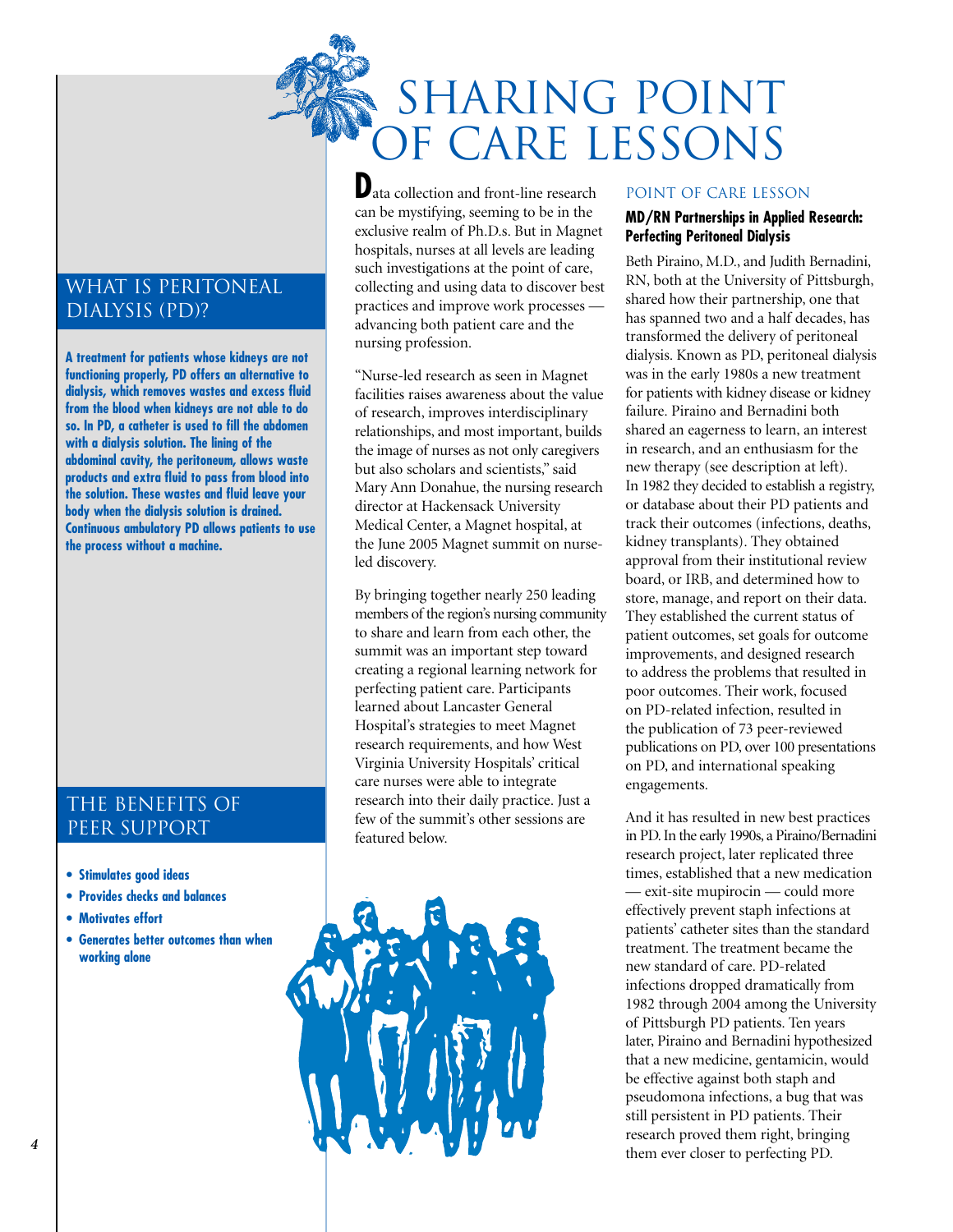*Throughout the summit, nurses shared the fruits of their "data labors." Several have applied the Perfecting Patient Care System, demonstrating the power nurses have to transform care and the systems that shape it by measuring what they see.*

#### Point of Care Lesson

#### **Frontline Nursing: Eradicating MRSA**

A nurse-led team at the VA Pittsburgh Medical Center, in trying to eliminate the transmission of methicillin-resistant *Staphylococous aureus* (MRSA) and improve patient transportation times to physical therapy appointments, discovered through observation and measurement that failures in obtaining clean wheelchairs on demand interfered with both goals. By improving the availability and sanitization of wheelchairs, the team created a systemwide improvement that solved the hospital's wheelchair inventory problem, reduced infection transmission, and measurably delivered patients to physical therapy appointments on time.

## Perfecting patient CARE TEAMS

**Solving problems one by one, in the course of work, with primary data collection and measurement**

- **1. Identify a problem**
- **2. Obtain primary baseline data**
- **3. Review available secondary data**
- **4. Design an improvement**
- **5. Devise an internal test and test of value**
- **6. Conduct tests**
- **7. Measure effects in real time**

**GOAL: Highest quality, lowest cost, most efficient immediate response to patient needs**



## Patients are getting their physical therapy on time

**Appointment Timeliness: 30-Day Moving Average**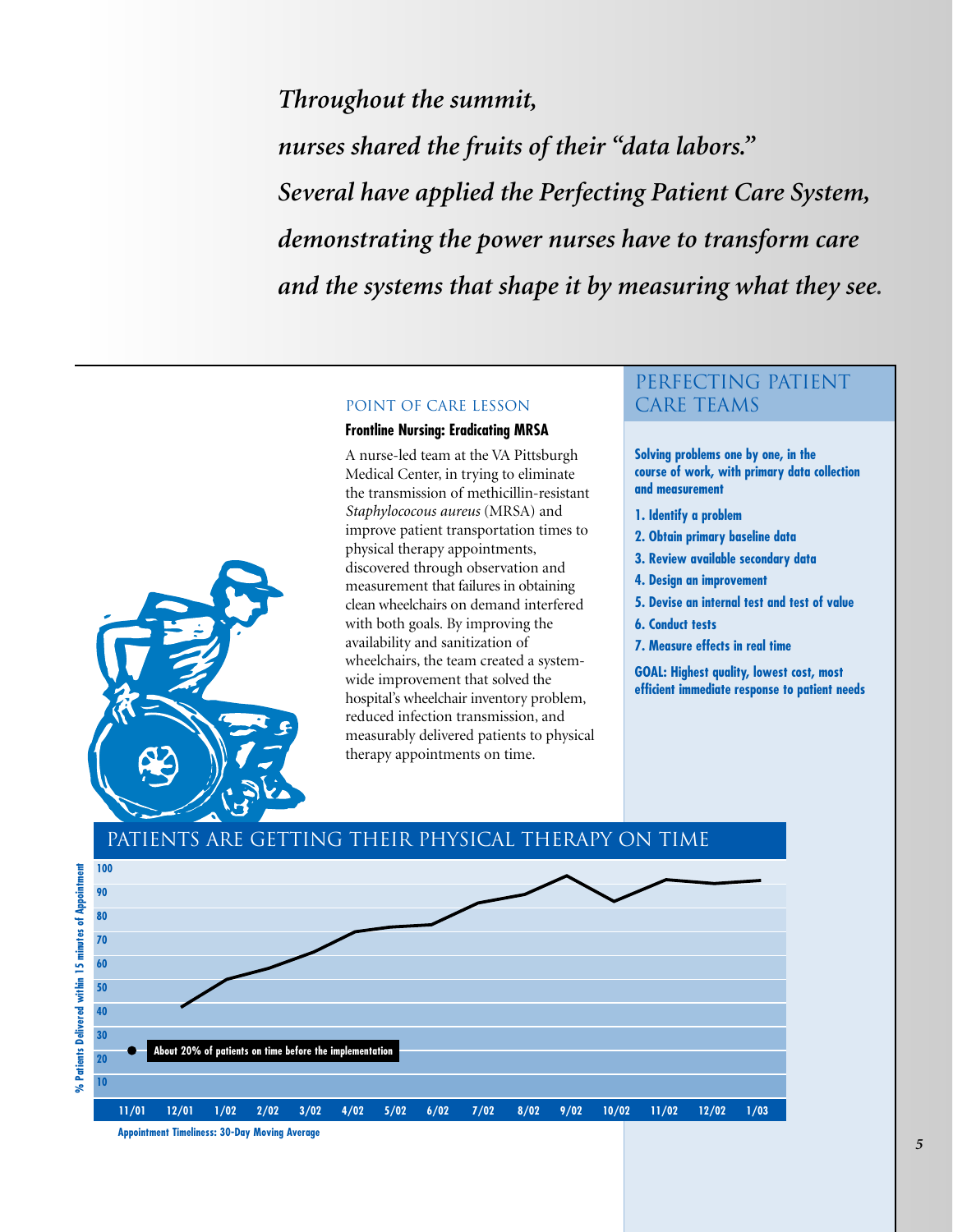

#### Point of Care Lesson

### **Doing Better without Delay: Eliminating CLABs**

At Allegheny General, physicians and nurses decided to eliminate central-line associated bloodstream infections (CLABs) in its coronary care and medical intensive care units. They decided to do it right and do it fast, reinforcing adherence protocols, with relentless measurement and learning. The team observed variations in dressing change techniques, insertion techniques, and barrier precautions, and found central line kits to be incomplete. By identifying a physician champion and nurse champion to shepherd the effort, partnering with Infection Control, and investigating every infection immediately to develop a countermeasure, the team was able to define and implement best practices to eliminate CLABs and teach those practices to physicians and nurses in the units. Dr. Rick Shannon and RN Joy Peters related that the effort reflected Magnet principles, in that it was:

- Data driven
- Implemented with RN involvement
- Created and relied on collegial MD/RN relationships
- Developed participative leadership
- Empowered nurses to manage their practices and exercise independent judgment

## Cumulative Results

- **CLABS reduced from 49 to 5 (90% reduction).**
- **Deaths reduced from 19 to 1.**
- **ICU nurses empowered as the guardians of patient safety.**

#### Point of Care Lesson

#### **Nursing a Clogged Pipeline: RNs Tackle Access Problems for Frantic Parents**

The assessment of young children for developmental disabilities at the child development unit of Pittsburgh's children's hospital is speeding up, thanks to the efforts of nurses on the front lines. Patient flow was clogged: parents calling for assessments of their children were waiting days for calls to be returned, and months for initial appointments. Nurses observed a stalled intake process. Instead of answering incoming calls, the unit relied on voicemail to store parents' requests for assistance or appointments. They documented the time between receiving calls and scheduling appointments, mapping a convoluted intake process. They tested improvements, first among them a new plan to answer all phone calls live and schedule an assessment for any child under age three during the call. Thanks to the improvements, the unit is actually scheduling more appointments and providing more access to care. Completed intakes grew from 294 to 379.

## Observations of the Intake Process

- **No calls answered live**
- **Takes 1.8 days to return**
- **Intake process lasts 15 minutes**
- **Forms mailed out**
- **Form returned by mail**
- **Letter sent requesting scheduling of appointment**
- **Then call made for appointment**
- **Only 66% percent of intake calls resulted in returned forms and scheduled appointments, losing 1 /3 of the children that needed services.**
- **Average of 3 months from intake call until child assessed**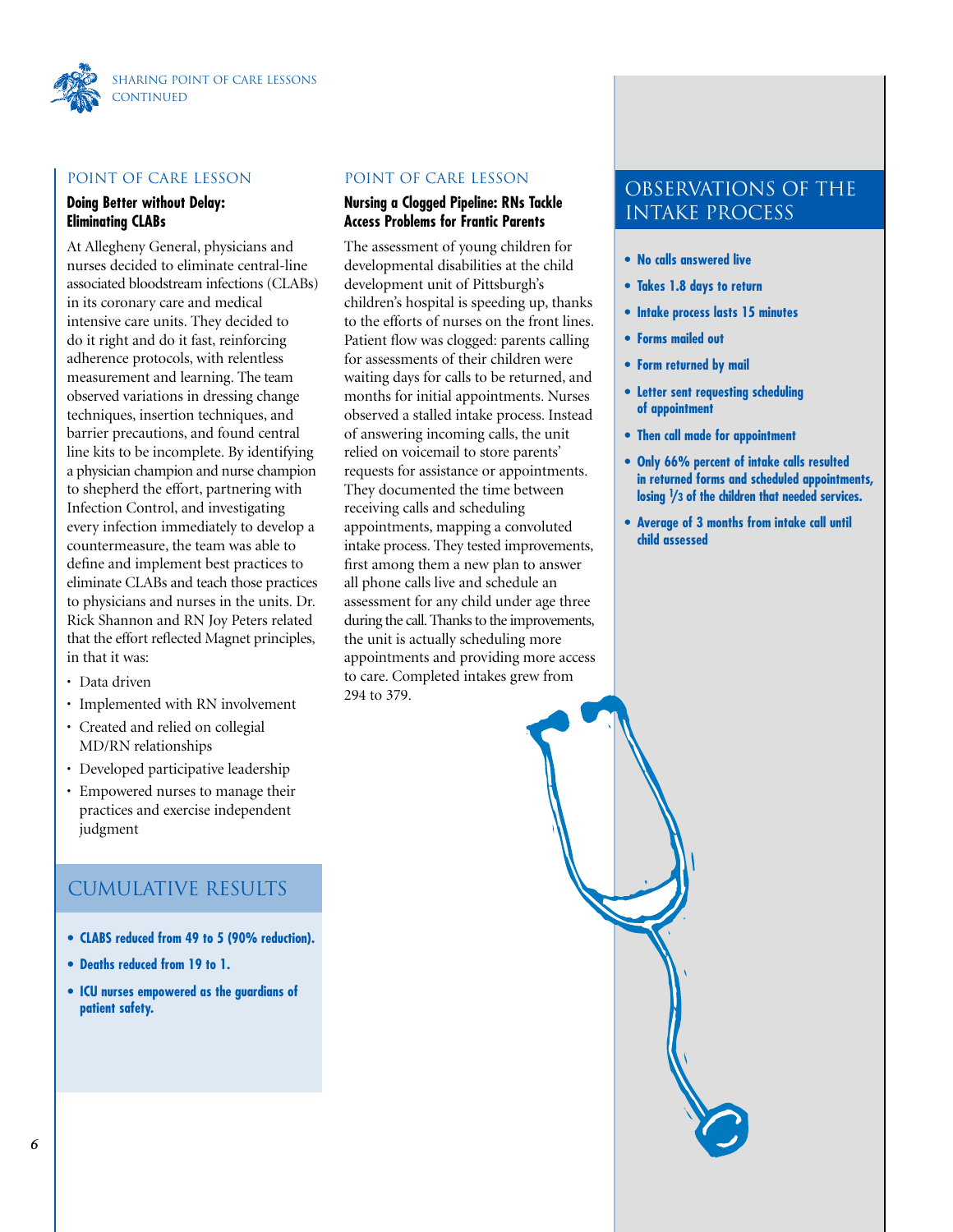*The assessment of young children for developmental disabilities...is speeding up, thanks to the efforts of nurses on the front lines.*



*7*